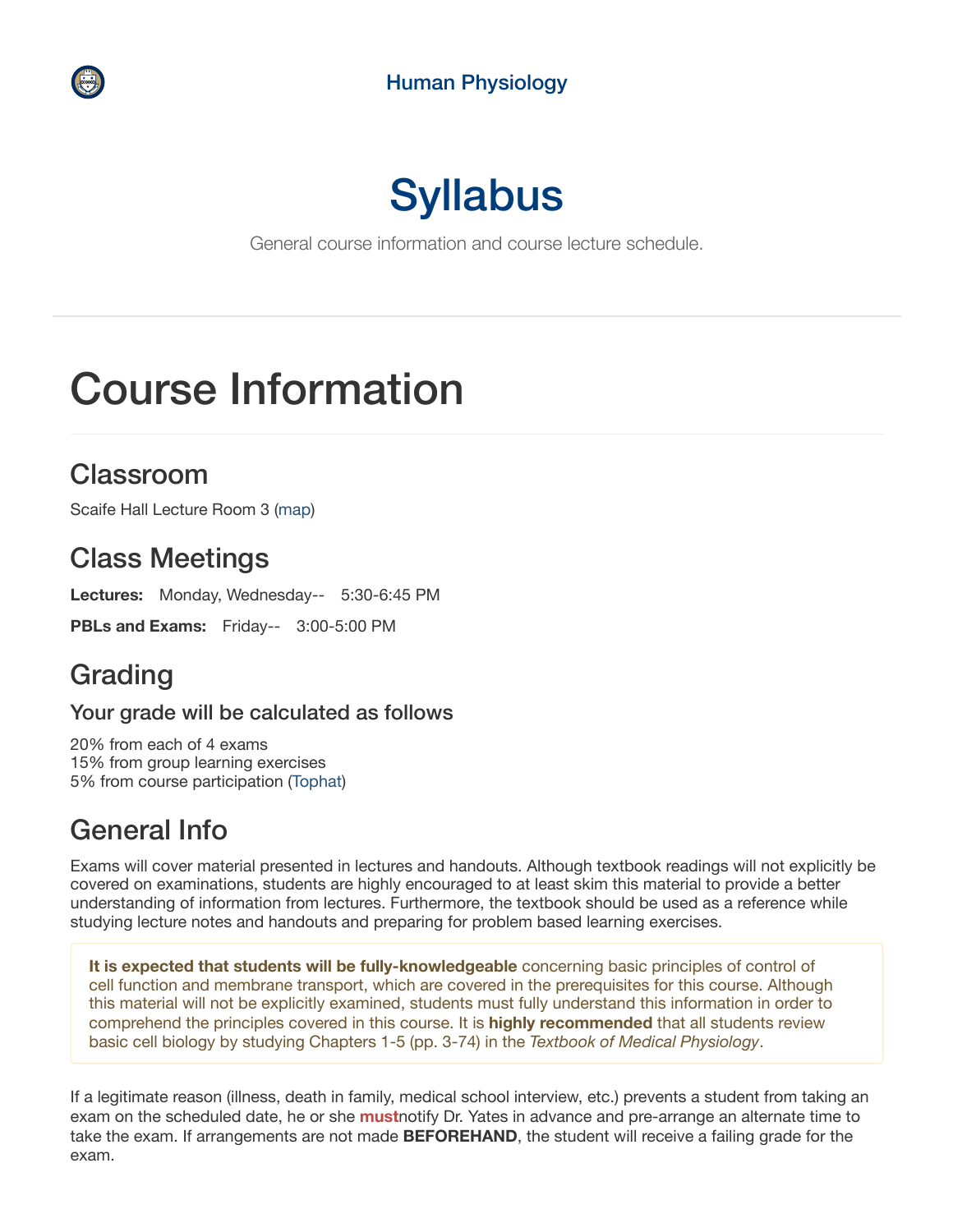## Academic Integrity Statement

Cheating/plagiarism will not be tolerated. [Students suspected](http://www.cfo.pitt.edu/policies/policy/02/02-03-02.html) of violating the University of Pittsburgh Policy on Academic Integrity, from the February 1974 Senate Committee on Tenure and Academic Freedom reported to the Senate Council, will be required to participate in the outlined procedural process as initiated by the instructor. A minimum sanction of a zero score for the quiz or exam will be imposed.

## Disability Resource Statement

If you have a disability for which you are or may be requesting an accommodation, you are encouraged to contact both your instructor and the Office of Disability [Resources and](http://www.studentaffairs.pitt.edu/drswelcome) Services, 140 William Pitt Union, 412- 648-7890/412-624-3346 *(Fax)*, as early as possible in the term. Disability Resources and Services will verify your disability and determine reasonable accommodations for this course.

# Course Schedule

Readings are from Guyton and Hall text unless indicated

| <b>Date</b>         | <b>Topic</b>                                                                     | Lecturer | <b>Reading</b>          |
|---------------------|----------------------------------------------------------------------------------|----------|-------------------------|
|                     | <b>Block 1 - Cardiovascular/Muscle</b>                                           |          |                         |
| 29-Aug<br>Monday    | Course Overview and<br>Logistics;<br>Cardiovascular 1                            | Yates    | pp. 169-178             |
| 31-Aug<br>Wednesday | Cardiovascular 2<br>Hemodynamics                                                 | Yates    | pp. 179-188             |
| 2-Sep<br>Friday     | <b>Muscle Contraction 1</b><br><b>Skeletal Muscle</b>                            | Yates    | pp. 75-96               |
| 5-Sep<br>Monday     | Labor Day Holiday<br>No Class                                                    |          |                         |
| 7-Sep<br>Wednesday  | <b>Muscle Contraction 2</b><br><b>Smooth and Cardiac</b><br>Muscle               | Yates    | pp. 97-105; 109-<br>112 |
| 9-Sep<br>Friday     | <b>Control Mechanisms</b><br>1<br><b>Neural Mechanisms</b><br>and Prep for PBL 1 | Yates    | pp. 773-785             |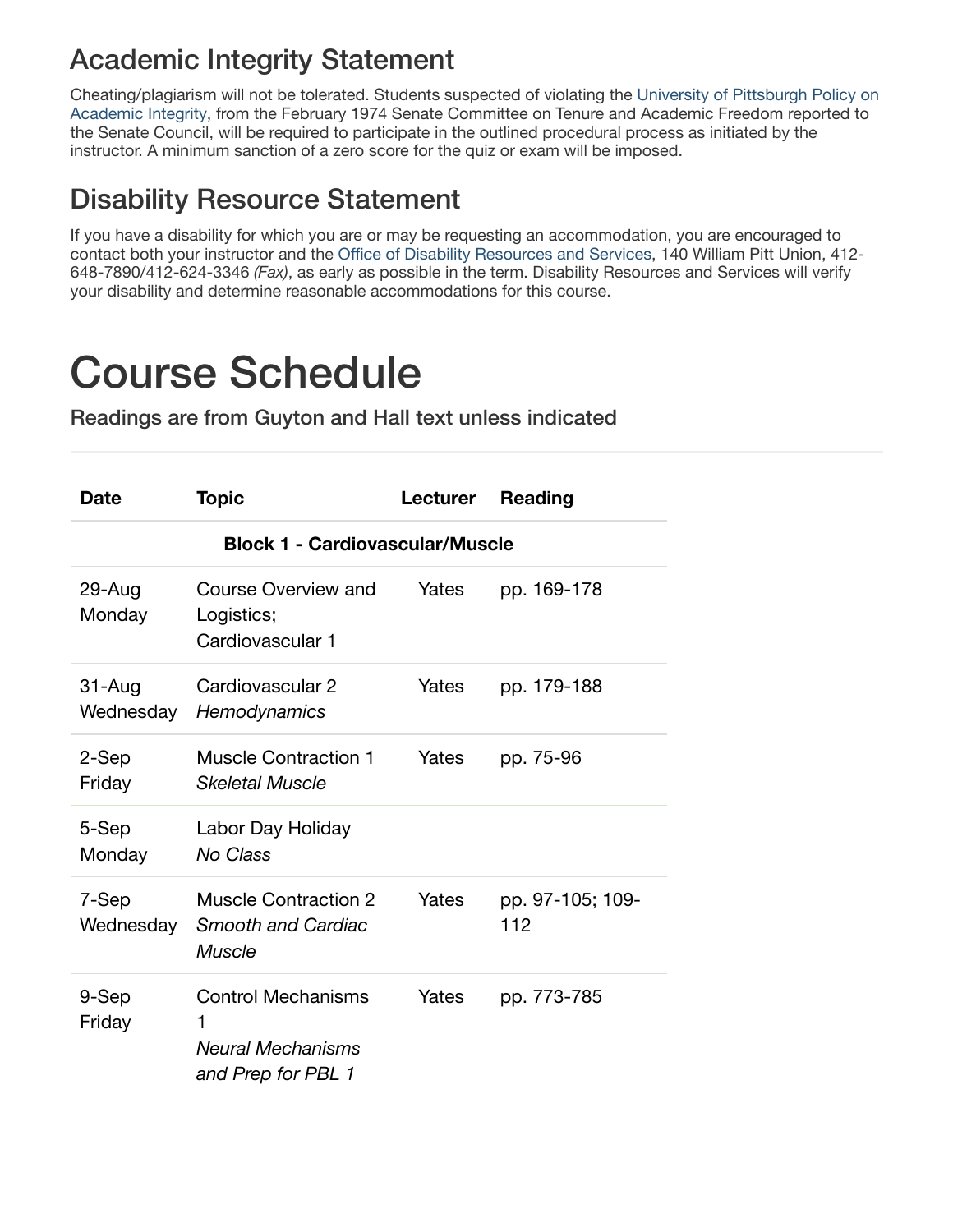| <b>Date</b>         | <b>Topic</b>                                                                                                                   | Lecturer | <b>Reading</b>                    |
|---------------------|--------------------------------------------------------------------------------------------------------------------------------|----------|-----------------------------------|
| 12-Sep<br>Monday    | <b>Control Mechanisms</b><br>2<br><b>Endocrine Signaling</b>                                                                   | Yates    | pp. 925-937                       |
| 14-Sep<br>Wednesday | <b>Control Mechanisms</b><br>3 and Return to<br>Cardio System<br>Integration / Electrical<br>Events and ECG /<br>Cardiac Cycle | Yates    | pp. 330-331; 113-<br>122; 283-291 |
| 16-Sep<br>Friday    | <b>Problem Based</b><br>Learning Activity 1                                                                                    | TAs      | <b>Activity 1</b>                 |
| 19-Sep<br>Monday    | Cardiovascular 3<br>Determinants of<br>Cardiac Output 1                                                                        | Yates    | pp. 245-258                       |
| 21-Sep<br>Wednesday | Cardiovascular 4<br>Determinants of<br>Cardiac Output 2                                                                        | Yates    | pp. 245-258                       |
| 23-Sep<br>Friday    | <b>Problem Based</b><br>Learning Activity 2                                                                                    | TAs      | <b>Activity 2</b>                 |
| 26-Sep<br>Monday    | Cardiovascular 5<br>Neural and Local<br><b>Control of Blood Flow</b>                                                           | Yates    | pp. 203-225; 227-<br>243          |
| 28-Sep<br>Wednesday | Cardiovascular 6<br><b>Capillary Dynamics</b>                                                                                  | Yates    | pp. 189-201; 305-<br>321          |
| 30-Sep<br>Friday    | EXAM #1: 8/29 - 9/21 Lectures (Cardio 1-4/Muscle<br><b>Contraction/Control Mechanisms)</b>                                     |          |                                   |
| 3-Oct<br>Monday     | Cardiovascular 7<br>Exercise<br>Cardiovascular<br>Responses;<br>Integrated<br>Responses; Clinical<br><b>Issues</b>             | Yates    | pp. 259-281; 293-<br>302          |

#### **Block 2 - Respiration**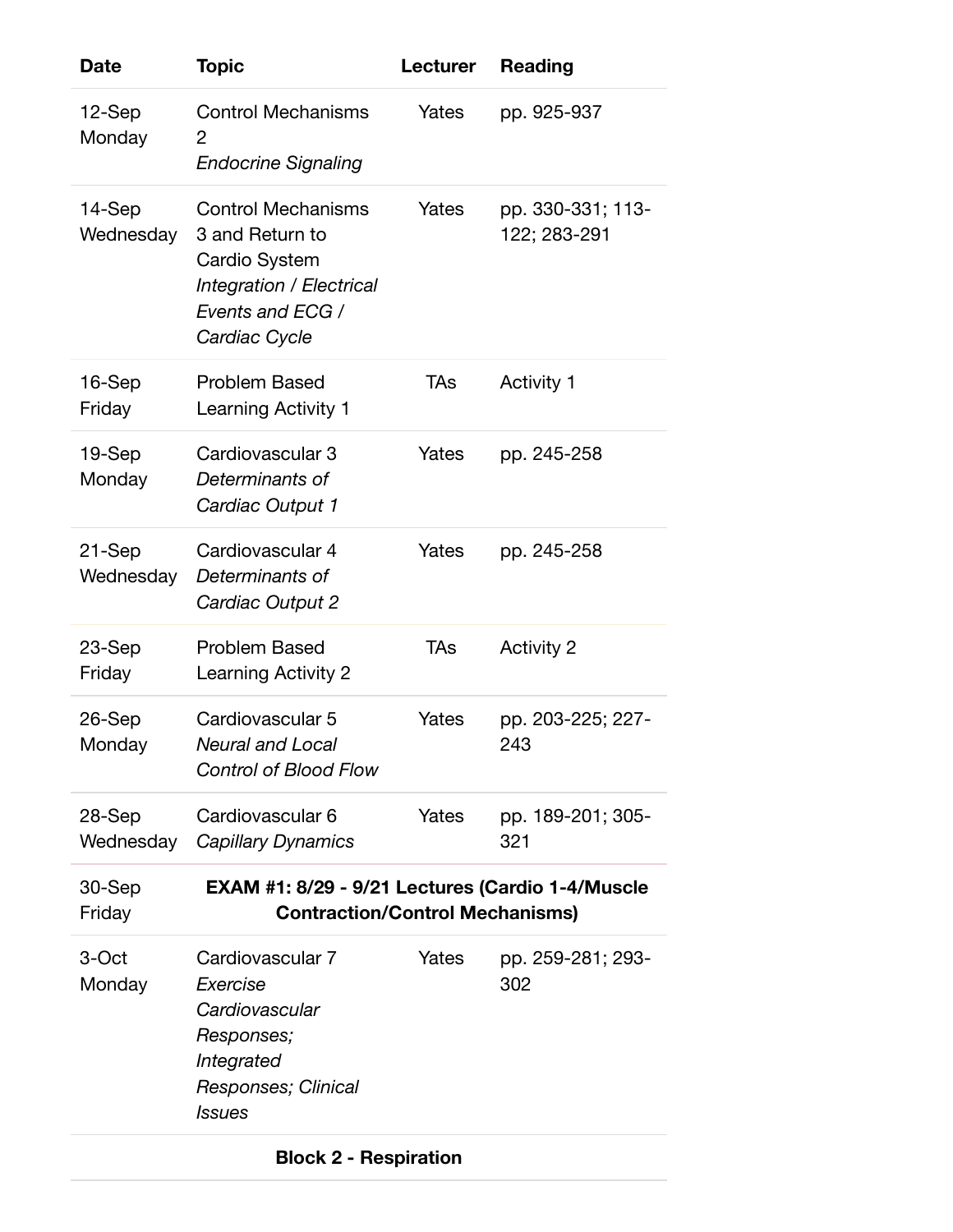| <b>Date</b>                                                                                   | <b>Topic</b>                                                                                   | Lecturer   | <b>Reading</b>                                |  |
|-----------------------------------------------------------------------------------------------|------------------------------------------------------------------------------------------------|------------|-----------------------------------------------|--|
| 5-Oct<br>Wednesday                                                                            | <b>Respiration 1</b><br><b>Blood Composition,</b><br>Clotting, Respiratory<br><b>Mechanics</b> | Yates      | pp. 445-454; 483-<br>494; 497-507             |  |
| 7-Oct<br>Friday                                                                               | <b>Problem Based</b><br>Learning Activity 3                                                    | <b>TAs</b> | <b>Activity 3</b>                             |  |
| 10-Oct<br>Monday                                                                              | <b>Respiration 2</b><br>Respiratory<br><b>Mechanics</b>                                        | Yates      | pp. 497-507; 509-<br>526                      |  |
| 12-Oct<br>Wednesday                                                                           | <b>Respiratory 3</b><br><b>Pulmonary Circulation</b>                                           | Yates      | pp. 527-537<br>Class in LR4; 3rd floor        |  |
| $14$ -Oct<br>Friday                                                                           | <b>Problem Based</b><br>Learning Activity 4                                                    | <b>TAs</b> | <b>Activity 4</b>                             |  |
| 17-Oct<br>Monday                                                                              | <b>FALL BREAK</b><br><b>No Classes</b>                                                         |            |                                               |  |
| 18-Oct<br><b>Tuesday</b>                                                                      | Respiratory 4<br><b>Control of Respiration</b>                                                 | Yates      | pp. 539-548                                   |  |
| 19-Oct<br>Wednesday                                                                           | <b>Respiration 5</b><br><b>Clinical Aspects &amp;</b><br>Review                                | Yates      | pp. 549-557; 561-<br>565; 569-574;<br>409-426 |  |
| 21-Oct<br>Friday                                                                              | <b>Problem Based</b><br>Learning Activity 5                                                    | <b>TAs</b> | <b>Activity 5</b>                             |  |
| <b>Block 3 - Renal</b>                                                                        |                                                                                                |            |                                               |  |
| 24-Oct<br>Monday                                                                              | Renal 1<br><b>Functional Anatomy</b><br>of the Kidney                                          | Sved       | pp. 323-346                                   |  |
| 26-Oct<br>Wednesday                                                                           | Renal 2<br><b>Tubular Processing 1</b>                                                         | Sved       | pp. 347-369                                   |  |
| 28-Oct<br>Exam #2: 9/26 - 10/19 Lectures (Cardio 5-<br>7/Respiratory)<br>Friday<br>Scaife LR1 |                                                                                                |            |                                               |  |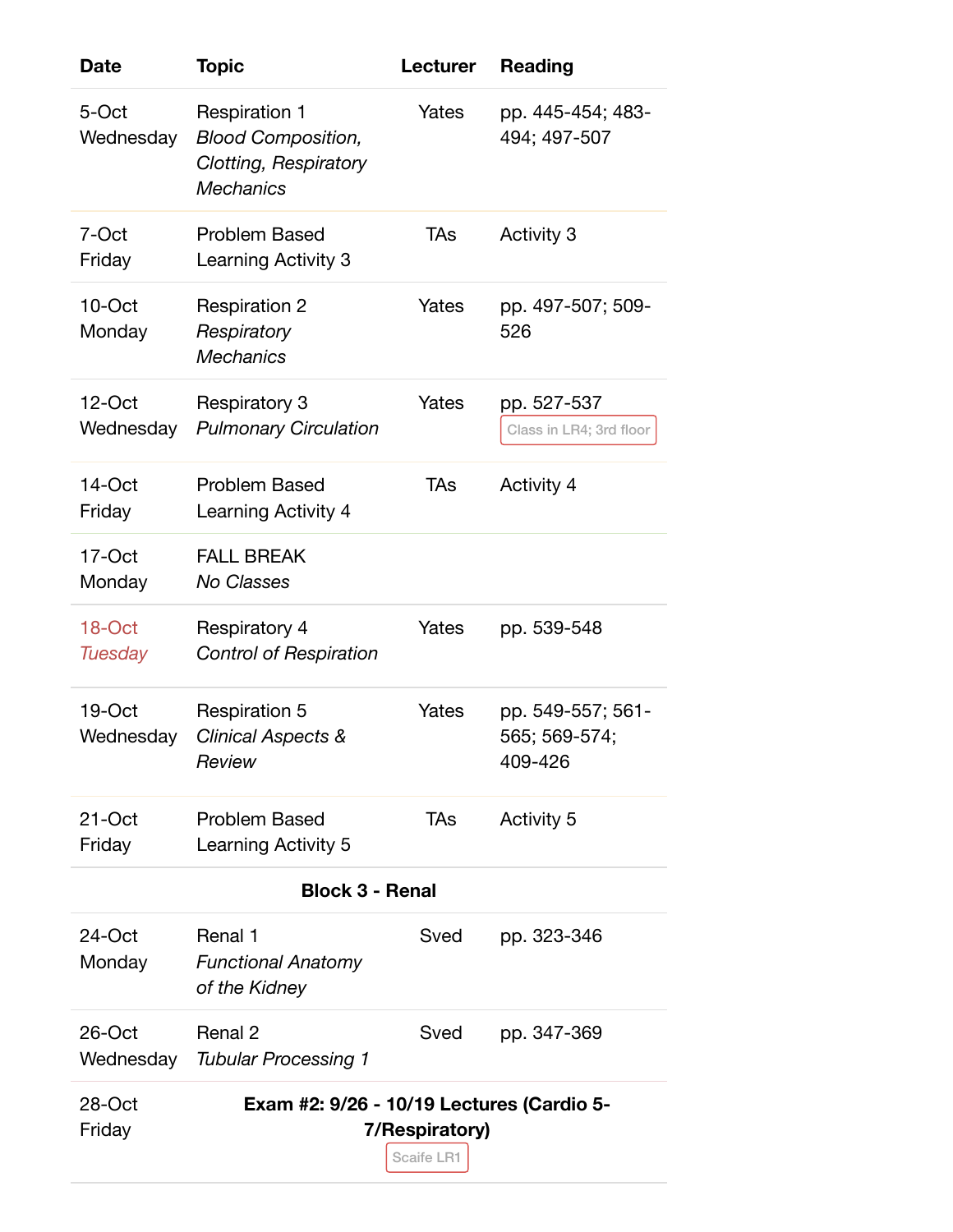| <b>Date</b>                 | <b>Topic</b>                                                                              | Lecturer   | <b>Reading</b>                                            |  |
|-----------------------------|-------------------------------------------------------------------------------------------|------------|-----------------------------------------------------------|--|
| 31-Oct<br>Monday            | Renal 3<br><b>Tubular Processing 2</b>                                                    | Sved       | pp. 371-407                                               |  |
| 2-Nov<br>Wednesday          | Renal 4<br><b>Regulation of Fluid</b><br><b>Osmolarity / Control</b><br><b>Mechanisms</b> | Sved       | pp. 409-426; 427-<br>442                                  |  |
| 4-Nov<br>Friday             | <b>Problem Based</b><br>Learning Activity 6                                               | <b>TAs</b> | Activity 6                                                |  |
| <b>Block 4 - Immunology</b> |                                                                                           |            |                                                           |  |
| 7-Nov<br>Monday             | Immunology 1<br>Innate Immune<br>System                                                   | Turnquist  | Lippincott pp. 3-<br>9;11-20;25-54                        |  |
| 9-Nov<br>Wednesday          | Immunology 2<br>Adaptive Immune<br>System, Pt. 1                                          | Turnquist  | Lippincott pp. 59-<br>76;79-88;91-<br>110;113-121         |  |
| 11-Nov<br>Friday            | <b>Problem Based</b><br>Learning Activity 7                                               | <b>TAs</b> | <b>Activity 7</b>                                         |  |
| 14-Nov<br>Monday            | Immunology 3<br>Adaptive Immune<br>System, Pt. 2                                          | Turnquist  | Lippincott pp.<br>123-138;141-<br>155;158-164             |  |
| 16-Nov<br>Wednesday         | Immunology 4<br><b>Clinical Relevance of</b><br>the Immune System                         | Turnquist  | Lippincott pp.<br>169-196;243-<br>256;260-281;298-<br>310 |  |

#### **Block 5 - Gastrointestinal, Thermoregulation, and Growth Regulation**

| 18-Nov<br>Friday   | Gastrointestinal 1<br>Motility, Secretion and<br>Absorption                 | Yates | pp. 797-842                       |
|--------------------|-----------------------------------------------------------------------------|-------|-----------------------------------|
| $21-Nov$<br>Monday | Gastrointestinal 2<br>Clinical Issues /<br><b>Regulation of</b><br>Appetite | Yates | pp. 843-849; 881-<br>902; 983-999 |